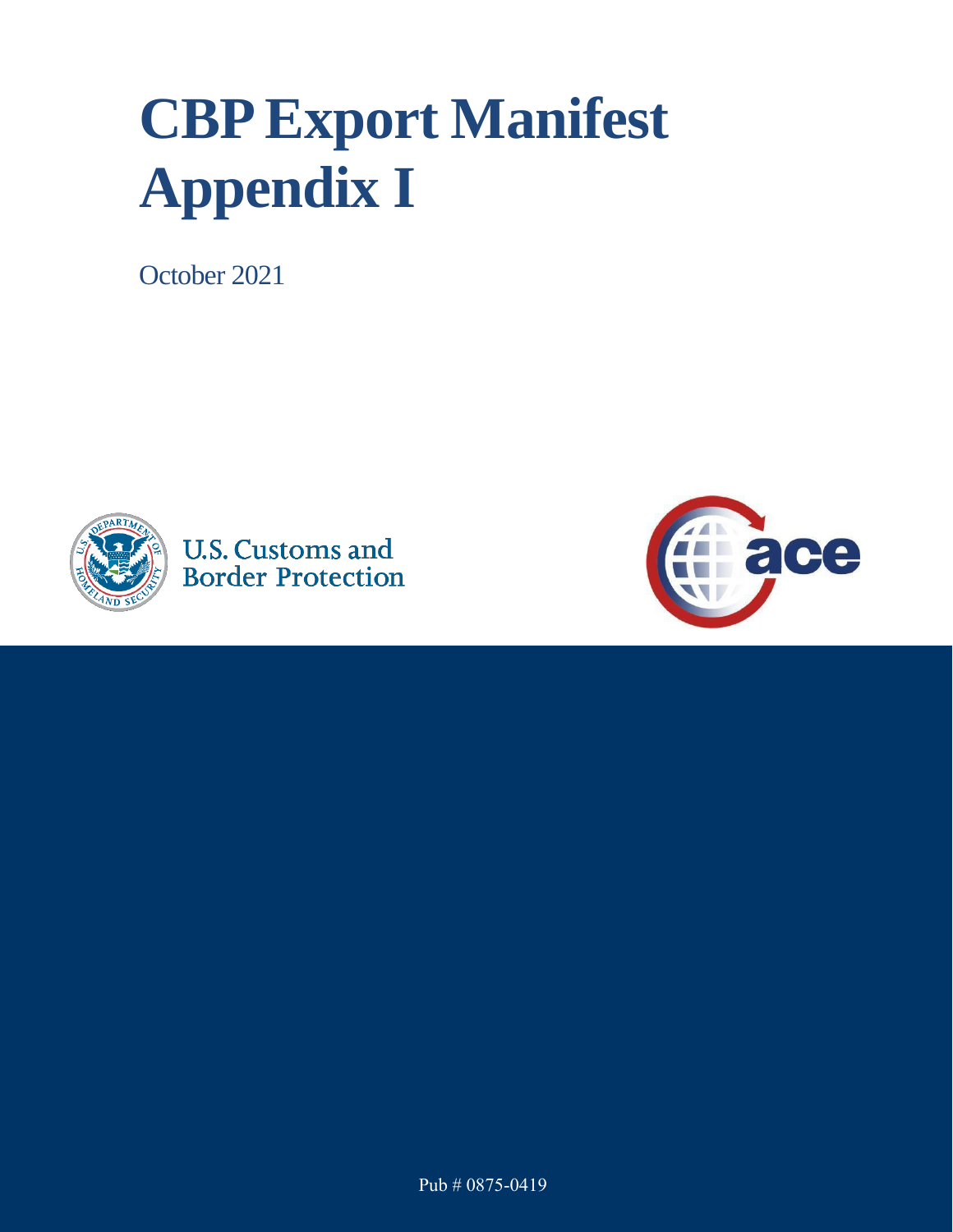## **Appendix I – Reference & Exemption Codes – Exports**

| <b>N901</b> | <b>CENSUS CITATIONS</b> | <b>DESCRIPTIONS</b>                                      | <b>N902</b>                                                                                                                                                                                |
|-------------|-------------------------|----------------------------------------------------------|--------------------------------------------------------------------------------------------------------------------------------------------------------------------------------------------|
| <b>BM</b>   |                         |                                                          | Used only for long bill<br>numbers in Ocean CAMIR.                                                                                                                                         |
| <b>CSK</b>  |                         |                                                          | Report the foreign Port of<br>Unlading. It is 5 numeric<br>characters found in Census<br>Schedule K                                                                                        |
| <b>CUB</b>  |                         |                                                          | Report the bill of lading<br>number of the original ACE<br>waterborne ocean who<br>initially imported the cargo<br>into the U.S.                                                           |
| <b>FEN</b>  |                         | Format:<br>FEN*yyppbbbbddddddd                           | used to report Mexican<br>pedimanto number                                                                                                                                                 |
| <b>IB</b>   |                         | Example:<br>IB*123456-SCAC12345678<br>Or<br>IB*123456789 | Report the inbond number of<br>the shipment being exported<br>by the ocean carrier. When<br>reporting inbond and bill<br>number together separate<br>inbond and bill number with<br>hyphen |
| <b>ITN</b>  |                         | Example:<br>ITN*X20160621123456                          | Report the ITN associated with<br>the shipment                                                                                                                                             |
| <b>OB</b>   |                         |                                                          | Report the ocean bill of lading<br>number or master airway bill<br>number                                                                                                                  |
| <b>OL</b>   |                         |                                                          | Report the original bill of lading<br>number in cases where the<br>original shipment is split within<br>the same vessel                                                                    |

## **Reference Codes**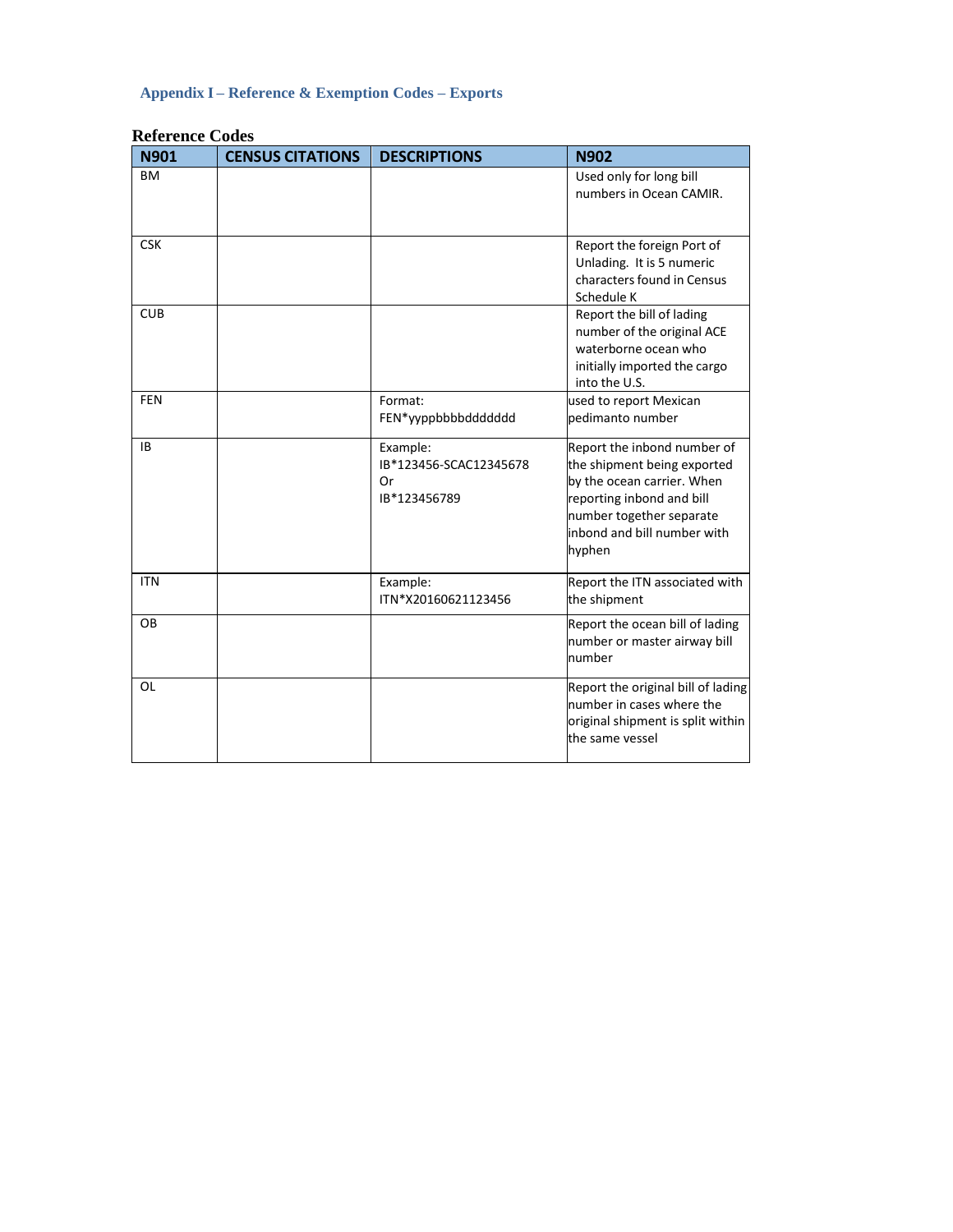| <b>Exemption Codes</b><br>N901 | <b>CENSUS</b>   | <b>DESCRIPTIONS</b>                                                | <b>N902</b>                                    |
|--------------------------------|-----------------|--------------------------------------------------------------------|------------------------------------------------|
| PDF                            |                 | Used to report post departure                                      |                                                |
|                                |                 | filing. Example:                                                   | Report USPPI ID approved<br>by Census for post |
|                                |                 | PDF*12345678900                                                    | departure filing                               |
|                                |                 |                                                                    |                                                |
| AED                            |                 | Used to report AES Downtime                                        | Report the time                                |
|                                |                 | Example:                                                           | attempted to submit the                        |
|                                |                 | AED*12345678901/01/2010                                            | commodity filing in the                        |
|                                |                 |                                                                    | format Filer ID                                |
|                                |                 |                                                                    | mm/dd/yyyy                                     |
| 36A                            | 15 CFR 30.36(a) | <b>Exemption for Shipments to Canada</b>                           |                                                |
|                                |                 |                                                                    |                                                |
| 37A                            | 15 CFR 30.37(a) | <b>Exemption for commodities</b>                                   |                                                |
|                                |                 | where the value of the                                             |                                                |
|                                |                 | commodities shipped from one                                       |                                                |
|                                |                 | USPPI to one consignee on a                                        |                                                |
|                                |                 | single exporting conveyance,                                       |                                                |
|                                |                 | classified under an individual                                     |                                                |
|                                |                 | Schedule B number or HTSUSA                                        |                                                |
|                                |                 | commodity classification code is                                   |                                                |
|                                |                 | \$2,500 or less.                                                   |                                                |
|                                |                 |                                                                    |                                                |
| 37B                            | 15 CFR 30.37(b) | Exemption for tools of trade and                                   |                                                |
|                                |                 | their containers that are usual                                    |                                                |
|                                |                 | and reasonable kinds and<br>quantities of commodities and          |                                                |
|                                |                 | software intended for use by                                       |                                                |
|                                |                 | individual USPPIs or by                                            |                                                |
|                                |                 | employees or representatives of                                    |                                                |
|                                |                 | the exporting company in                                           |                                                |
|                                |                 | furthering the enterprises and                                     |                                                |
|                                |                 | undertakings of the USPPI                                          |                                                |
|                                |                 | abroad. Commodities and                                            |                                                |
|                                |                 | software eligible for this                                         |                                                |
|                                |                 | exemption are those that do not                                    |                                                |
|                                |                 | require an export license or that                                  |                                                |
|                                |                 | are exported as tools of the trade                                 |                                                |
|                                |                 | under a license exception of the<br>EAR (15 CFR 740.9), and are    |                                                |
|                                |                 | subject to the following                                           |                                                |
|                                |                 | provisions:                                                        |                                                |
|                                |                 | (1) Are owned by the individual                                    |                                                |
|                                |                 | USPPI or exporting company.                                        |                                                |
|                                |                 | (2) Accompany the individual                                       |                                                |
|                                |                 | USPPI, employee, or                                                |                                                |
|                                |                 | representative of the exporting                                    |                                                |
|                                |                 | company.                                                           |                                                |
|                                |                 | (3) Are necessary and                                              |                                                |
|                                |                 | appropriate and intended for the                                   |                                                |
|                                |                 | personal and/or business use of<br>the individual USPPI, employee, |                                                |
|                                |                 | or representative of the                                           |                                                |
|                                |                 | company or business.                                               |                                                |
|                                |                 | (4) Are not for sale.                                              |                                                |
|                                |                 | (5) Are returned to the United                                     |                                                |
|                                |                 | States no later than one (1) year                                  |                                                |
|                                |                 | from the date of export.                                           |                                                |
|                                |                 | (6) Are not shipped under a bill                                   |                                                |
|                                |                 | of lading or an air waybill.                                       |                                                |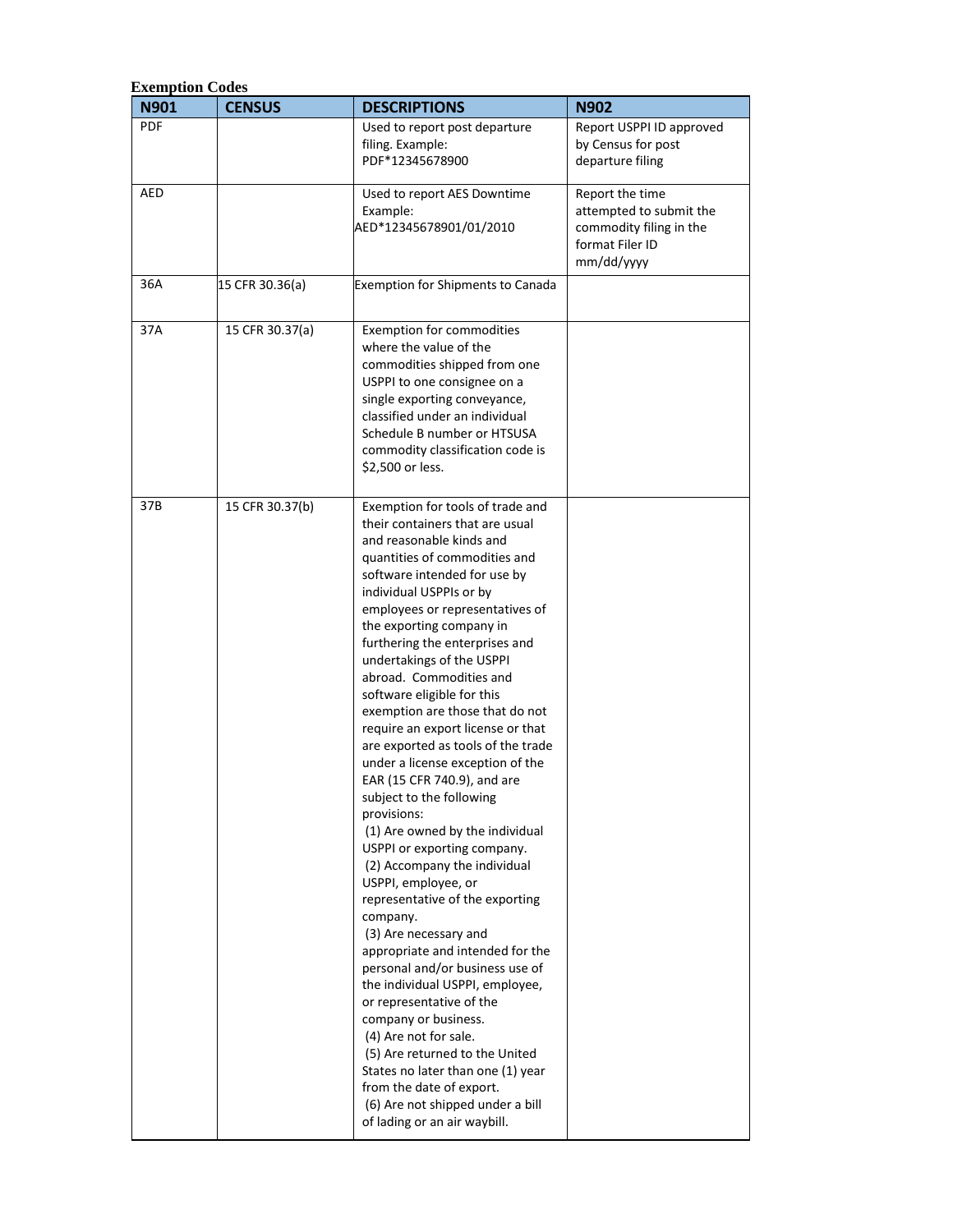| N901            | <b>CENSUS CITATIONS</b> | <b>DESCRIPTIONS</b>                                                                                                                                                            | <b>N902</b> |
|-----------------|-------------------------|--------------------------------------------------------------------------------------------------------------------------------------------------------------------------------|-------------|
| 37C             | 15 CFR 30.37(c)         | Exemption for shipments from<br>one point in the United States to<br>another point in the United States<br>by routes passing Canada or<br>Mexico.                              |             |
| 37 <sub>D</sub> | 15 CFR 30.37(d)         | <b>Exemption for shipments</b><br>starting and ending in Canada<br>and Mexico that route<br>through the United States.                                                         |             |
| 37F             | 15 CFR 30.37(f)         | Exemption for exports of<br>technology and software as<br>defined in 15 CFR 772 of the<br>EAR that do not require an<br>export license are exempt<br>from filing requirements. |             |
| 37G             | 15 CFR 30.37(g)         | Exemption for shipments of<br>books, maps, charts,<br>pamphlets, and similar articles<br>to foreign libraries,<br>government establishments,<br>or similar institutions.       |             |
| 37H             | 15 CFR 30.37(h)         | Exemption for shipments as<br>authorized under License<br>Exception GFT for gift parcels<br>and humanitarian donations<br>as (15 CFR §740.12(a) and<br>(b)).                   |             |
| 371             | 15 CFR 30.37(i)         | Exemption for shipments of<br>diplomatic pouches and their<br>contents.                                                                                                        |             |
| 37J             | 15 CFR 30.37(j)         | Exemption for shipments of<br>human remains and<br>accompanying appropriate<br>receptacles and flowers.                                                                        |             |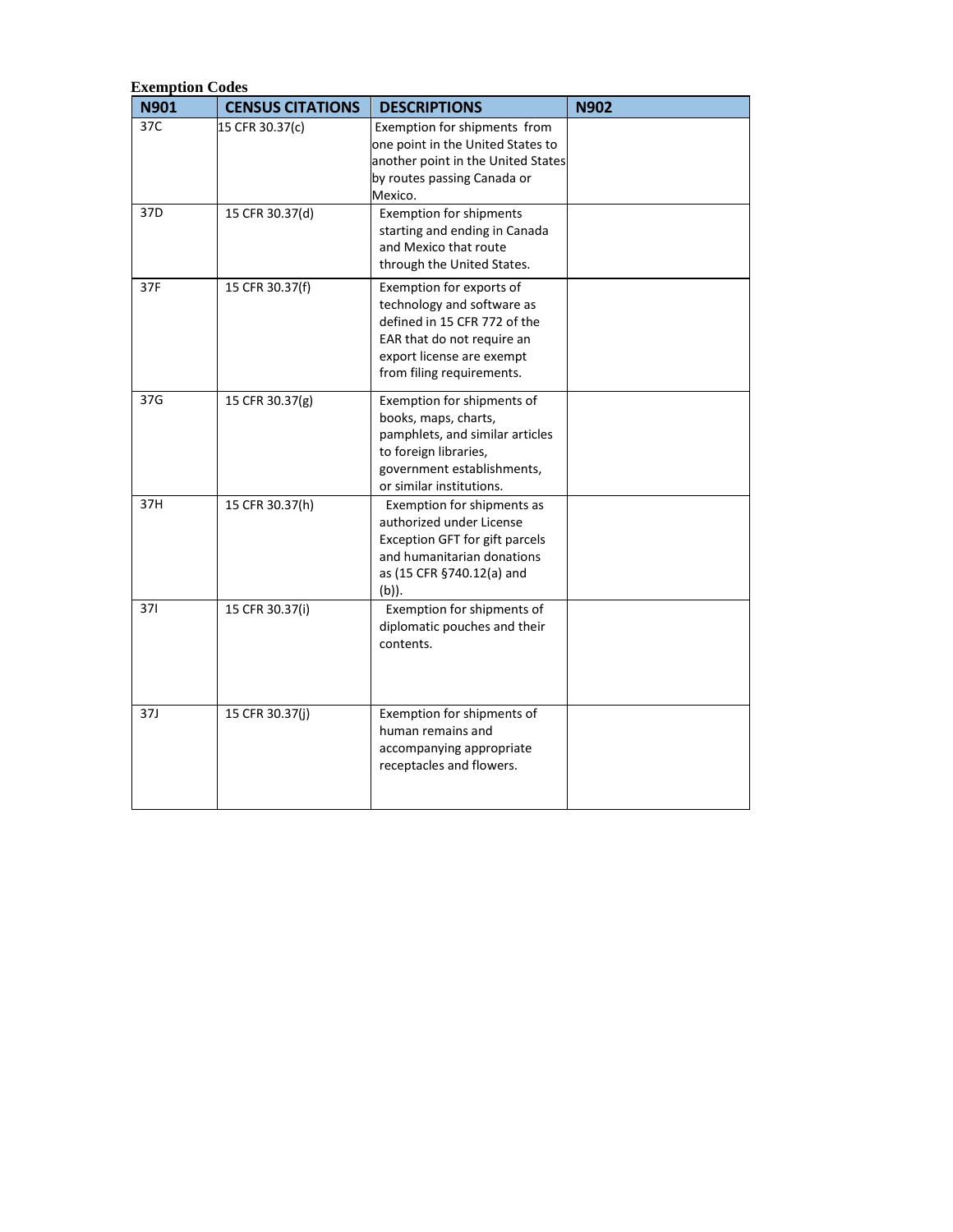| N901 | <b>CENSUS</b>   | <b>DESCRIPTIONS</b>                                                                                                                                                                                                                                                                                                                                                                                                                                                               | <b>N902</b> |
|------|-----------------|-----------------------------------------------------------------------------------------------------------------------------------------------------------------------------------------------------------------------------------------------------------------------------------------------------------------------------------------------------------------------------------------------------------------------------------------------------------------------------------|-------------|
| 37K  | 15 CFR 30.37(k) | Exemption for shipments of<br>interplant correspondence,<br>executed invoices and other<br>documents, and other shipments<br>of company business records<br>from a U.S. firm to its subsidiary<br>or affiliate. This excludes highly<br>technical plans, correspondence,<br>etc. that could be licensed.                                                                                                                                                                          |             |
| 37L  | 15 CFR 30.37(I) | Exemption for shipments of pets<br>as baggage, accompanied or<br>unaccompanied, of persons<br>leaving the United States,<br>including members of crews on<br>vessels and aircraft.                                                                                                                                                                                                                                                                                                |             |
| 37M  | 15 CFR 30.37(m) | Exemption for carrier's stores,<br>not shipped under a bill of lading<br>or an air waybill, supplies and<br>equipment, including usual and<br>reasonable kinds and quantities<br>of bunker fuel, deck engine and<br>steward department stores,<br>provisions and supplies,<br>medicinal and surgical supplies,<br>food stores, slop chest articles,<br>and saloon stores or supplies for<br>use or consumption on board<br>and not intended for unlading in<br>a foreign country. |             |
| 37N  | 15 CFR 30.37(n) | Exemption for dunnage not<br>shipped under a bill of lading or<br>an air waybill, of usual and<br>reasonable kinds and quantities<br>not intended for unlading in a<br>foreign country.                                                                                                                                                                                                                                                                                           |             |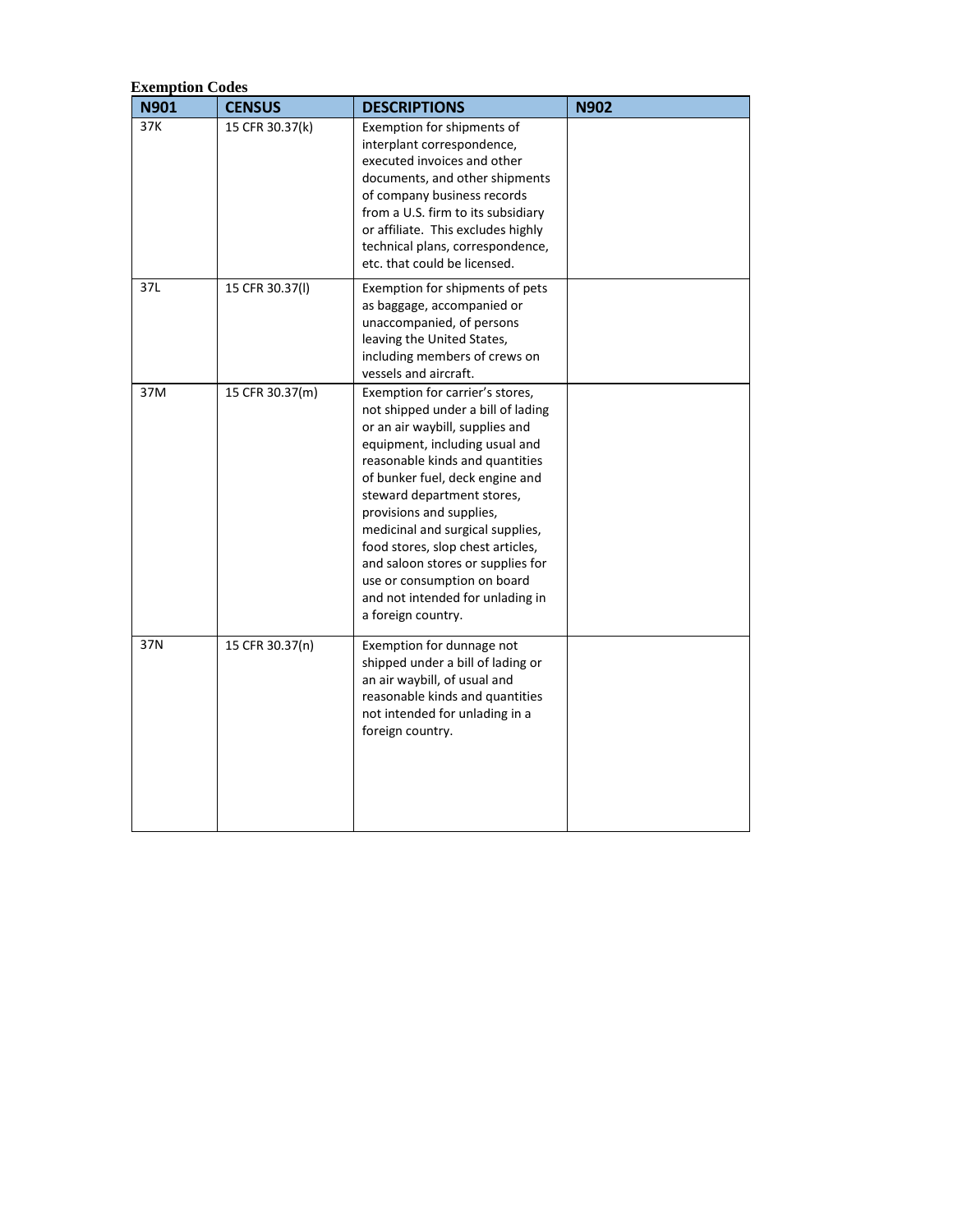| N901 | <b>CENSUS</b>   |                                                                                                                                                                                                                                                                                                                                                                                                                                                                                                                                                                                                                | <b>N902</b> |
|------|-----------------|----------------------------------------------------------------------------------------------------------------------------------------------------------------------------------------------------------------------------------------------------------------------------------------------------------------------------------------------------------------------------------------------------------------------------------------------------------------------------------------------------------------------------------------------------------------------------------------------------------------|-------------|
| 370  | 15 CFR 30.37(o) | Exemption for shipments of aircraft<br>parts and equipment; food, saloon,<br>slop chest, and related stores; and<br>provisions and supplies for use on<br>aircraft by a U.S. airline to its own<br>installations, aircraft, and agents<br>abroad, under EAR License Exception<br>AVS for aircraft and vessels (see 15<br>CFR 740.15(c)).                                                                                                                                                                                                                                                                       |             |
| 37P  | 15 CFR 30.37(p) | Exemption for baggage and<br>personal effects, accompanied or<br>unaccompanied, of persons leaving<br>the United States including members<br>of crews on vessels and aircraft,<br>when they are not shipped as cargo<br>under a bill of lading or an air waybill<br>or other commercial loading<br>documents and do not require an<br>export license.                                                                                                                                                                                                                                                          |             |
| 37Q  | 15 CFR 30.37(q) | <b>Exemption for temporary</b><br>exports.                                                                                                                                                                                                                                                                                                                                                                                                                                                                                                                                                                     |             |
| 37R  | 15 CFR 30.37(r) | Exemption for goods previously<br>imported under a Temporary<br>Import Bond for return in the<br>same condition as when<br>imported including: goods for<br>testing, experimentation, or<br>demonstration; goods imported<br>for exhibition; samples and<br>models imported for review or<br>for taking orders; goods<br>imported for participation in<br>races or contests, and animals<br>imported for breeding or<br>exhibition; and goods imported<br>for use by representatives of<br>foreign governments or<br>international organizations or by<br>members of the armed forces of<br>a foreign country. |             |
| 37S  | 15 CFR 30.37(s) | Exemption for shipments of<br>issued banknotes and securities<br>and coins in circulation exported<br>as evidence of financial claims.                                                                                                                                                                                                                                                                                                                                                                                                                                                                         |             |
| 37T  | 15 CFR 30.37(t) | Exemption for shipments of<br>documents used in international<br>transactions, documents moving<br>out of the United States to<br>facilitate international<br>transactions including airline<br>tickets, internal revenue stamps,<br>liquor stamps, and advertising<br>literature.                                                                                                                                                                                                                                                                                                                             |             |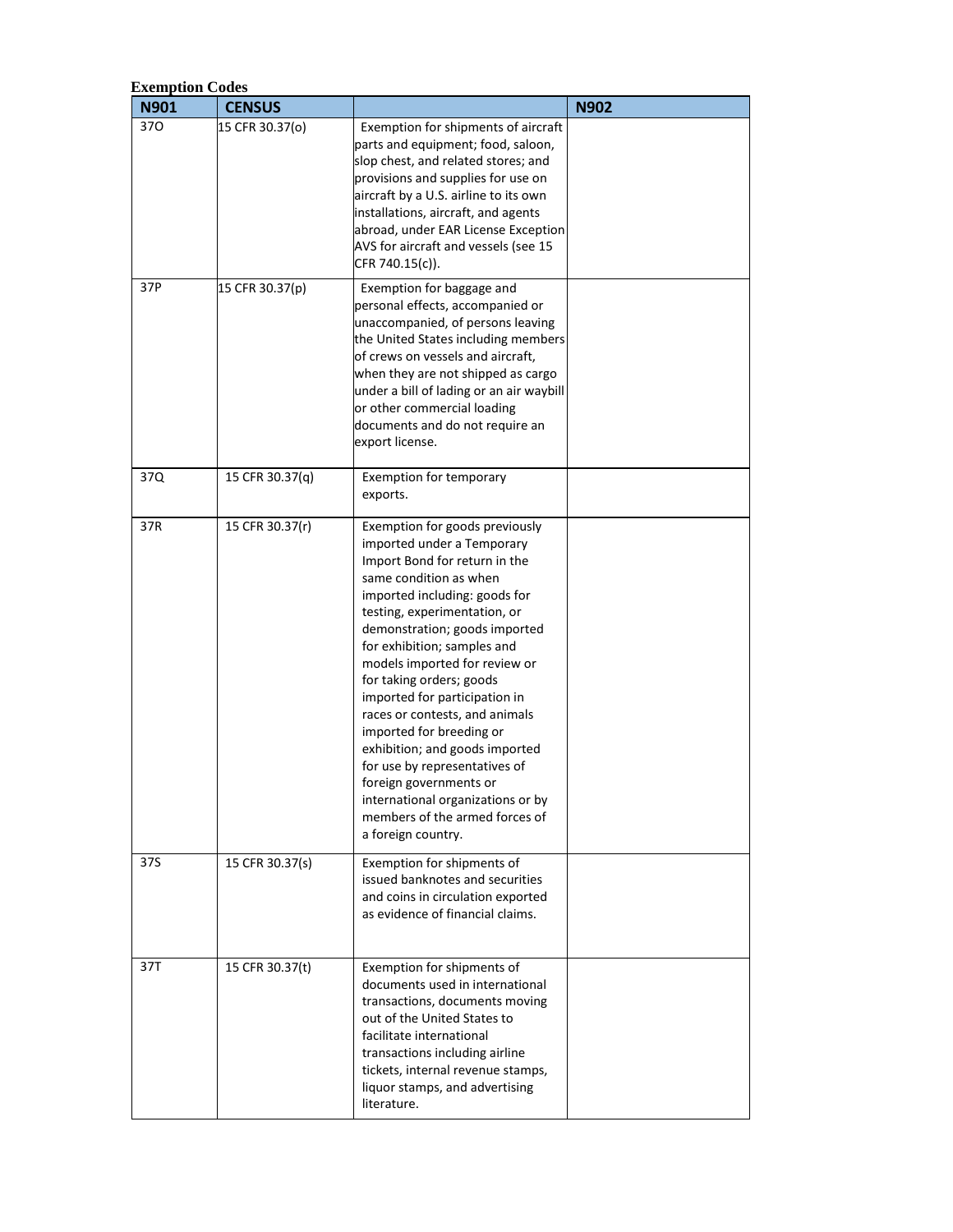| <b>Exemption Codes</b><br>N901 | <b>CENSUS</b>      | <b>DESCRIPTIONS</b>                                                                                                                                                                                                                                                                                                                                | <b>N902</b> |
|--------------------------------|--------------------|----------------------------------------------------------------------------------------------------------------------------------------------------------------------------------------------------------------------------------------------------------------------------------------------------------------------------------------------------|-------------|
| 37U                            | 15 CFR 30.37(u)    | Exemption for exports of technical<br>data and defense service exemptions<br>as defined in 22 CFR 123.22(b)(3)(iii)<br>of the ITAR.                                                                                                                                                                                                                |             |
| 37V                            | 15 CFR 30.37(v)    | Exemption for vessels, locomotives,<br>aircraft, rail cars, trucks, other<br>vehicles, trailers, pallets, cargo vans,<br>lift vans, or similar shipping<br>containers when they are moving,<br>either loaded or empty, without<br>transfer of ownership or title, in their<br>capacity as carriers of goods or as<br>instruments of such carriers. |             |
| 37W                            | 15 CFR 30.37(w)    | Exemption for shipments to<br>Army Post Office/Diplomatic Post<br>Office/ Fleet Post Office.                                                                                                                                                                                                                                                       |             |
| 37X                            | 15 CFR 30.37(x)    | <b>Exemption for shipments</b><br>exported under license exception<br>BAG.                                                                                                                                                                                                                                                                         |             |
| XY1                            | 15 CFR 30.37(y)(1) | Shipments of published books,<br>software, maps, charts,<br>pamphlets, or any other similar<br>media available for general<br>distribution, as described in 15<br>CFR 734.7 to foreign libraries, or<br>similar institutions, destined to<br>Country Group E:1 and E:2 as set<br>forth in Supplement No. 1 to 15<br>CFR part740.                   |             |
| XY2                            | 15 CFR 30.37(y)(2) | Shipments to U.S. government<br>agencies and employees that are<br>lawfully exported under License<br>Exception GOV (15 CFR<br>740.11(b)(2)(i) or (ii)) valued at<br>\$2500 or less per Schedule B<br>Number, destined to Country<br>Group E:1 and E:2 as set forth in<br>Supplement No. 1 to 15 CFR<br>part740.                                   |             |
| XY3                            | 15 CFR 30.37(y)(3) | Personal effects as described in<br>15 CFR 740.14(b)(1) being<br>lawfully exported under License<br>Exception BAG (15 CFR 740.14),<br>destined to Country Group E:1<br>and E:2 as set forth in<br>Supplement No. 1 to 15 CFR<br>part740.                                                                                                           |             |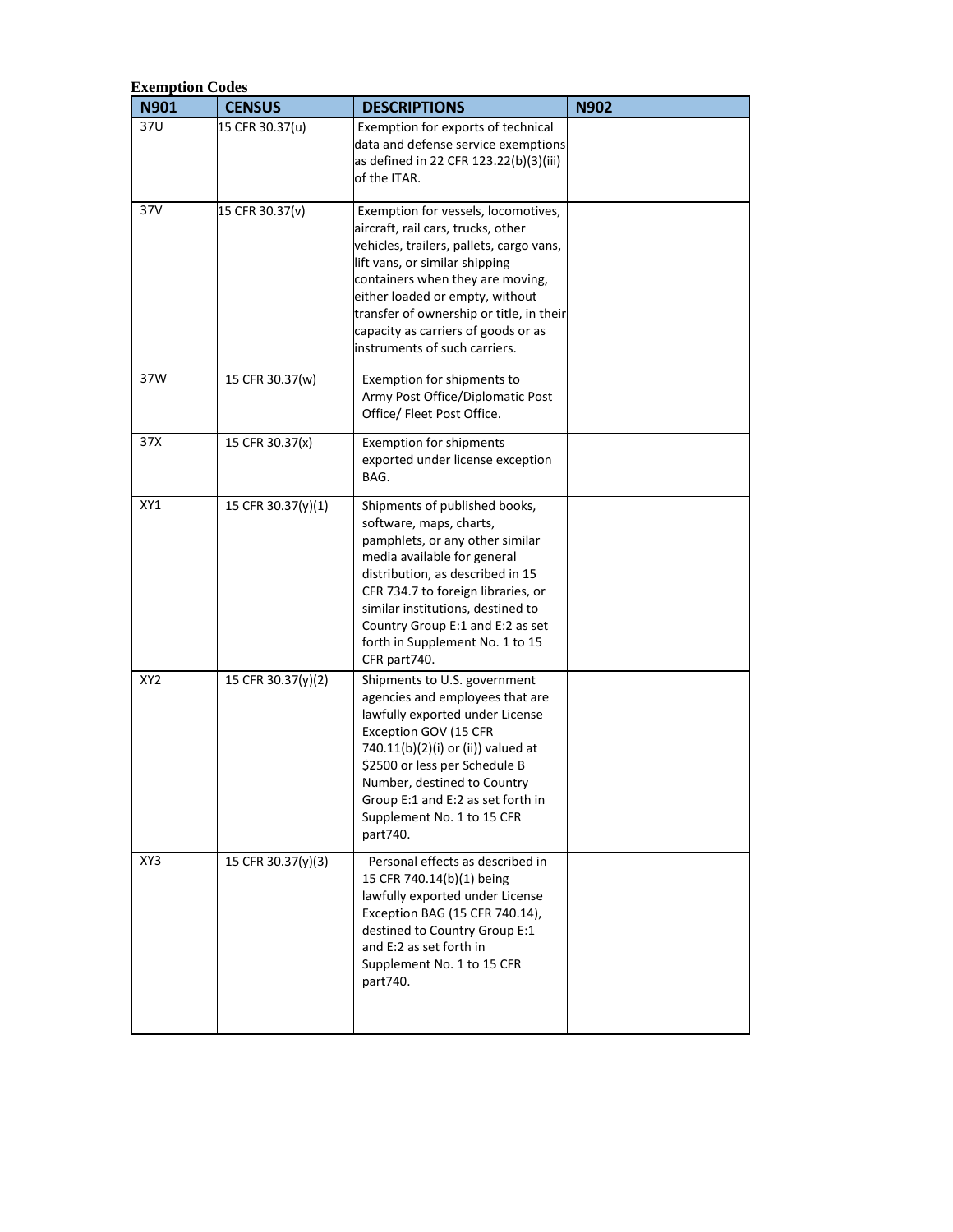| <b>Exemption Codes</b><br>N901 | <b>CENSUS</b>      | <b>DESCRIPTIONS</b>                                                                                                                                                                                                                                                                                                                                               | <b>N902</b> |
|--------------------------------|--------------------|-------------------------------------------------------------------------------------------------------------------------------------------------------------------------------------------------------------------------------------------------------------------------------------------------------------------------------------------------------------------|-------------|
| XY4                            | 15 CFR 30.37(y)(4) | Individual gift parcels and<br>humanitarian donations being<br>lawfully exported under License<br>Exception GFT (15 CFR 740.12(a) and<br>(b)), destined to Country Group E:1<br>and E:2 as set forth in Supplement<br>No. 1 to 15 CFR part740.                                                                                                                    |             |
| XY5                            | 15 CFR 30.37(y)(5) | Vessels and aircraft lawfully leaving<br>the United States for temporary<br>sojourn to or in a Country Group E:1<br>or E:2 country under License<br>Exception AVS (15 CFR 740.15),<br>destined to Country Group E:1 and<br>E:2 as set forth in Supplement No. 1<br>to 15 CFR part740.                                                                             |             |
| XY <sub>6</sub>                | 15 CFR 30.37(y)(6) | Tools of trade that will be used<br>by a person traveling to a<br>Country Group E:1 or E:2<br>destination, that will be returned<br>to the United States within one<br>year and that are lawfully being<br>exported to a Country Group E:1<br>or E:2 destination under License<br>Exception BAG (15 CFR 740.14)<br>or License Exception TMP (15<br>CFR 740.9(a)). |             |
| 39X                            | 15 CFR 30.39       | Exemption for shipments to the<br>U.S. armed services.                                                                                                                                                                                                                                                                                                            |             |
| 40A                            | 15 CFR 30.40(a)    | Exemption for office furniture,<br>office equipment, and office<br>supplies shipped to and for the<br>exclusive use of U.S. government<br>offices.                                                                                                                                                                                                                |             |
| 40B                            | 15 CFR 30.40(b)    | Exemption for household goods<br>and personal property shipped to<br>and for the exclusive and<br>personal use of U.S. government<br>employees.                                                                                                                                                                                                                   |             |
| 40C                            | 15 CFR 30.40(c)    | Exemption for food, medicines,<br>and related items and other<br>commissary supplies shipped to<br>U.S. government offices or<br>employees for the exclusive use<br>of such employees, or to U.S.<br>government employee<br>cooperatives or other<br>associations for subsequent sale<br>or other distribution to such<br>employees.                              |             |